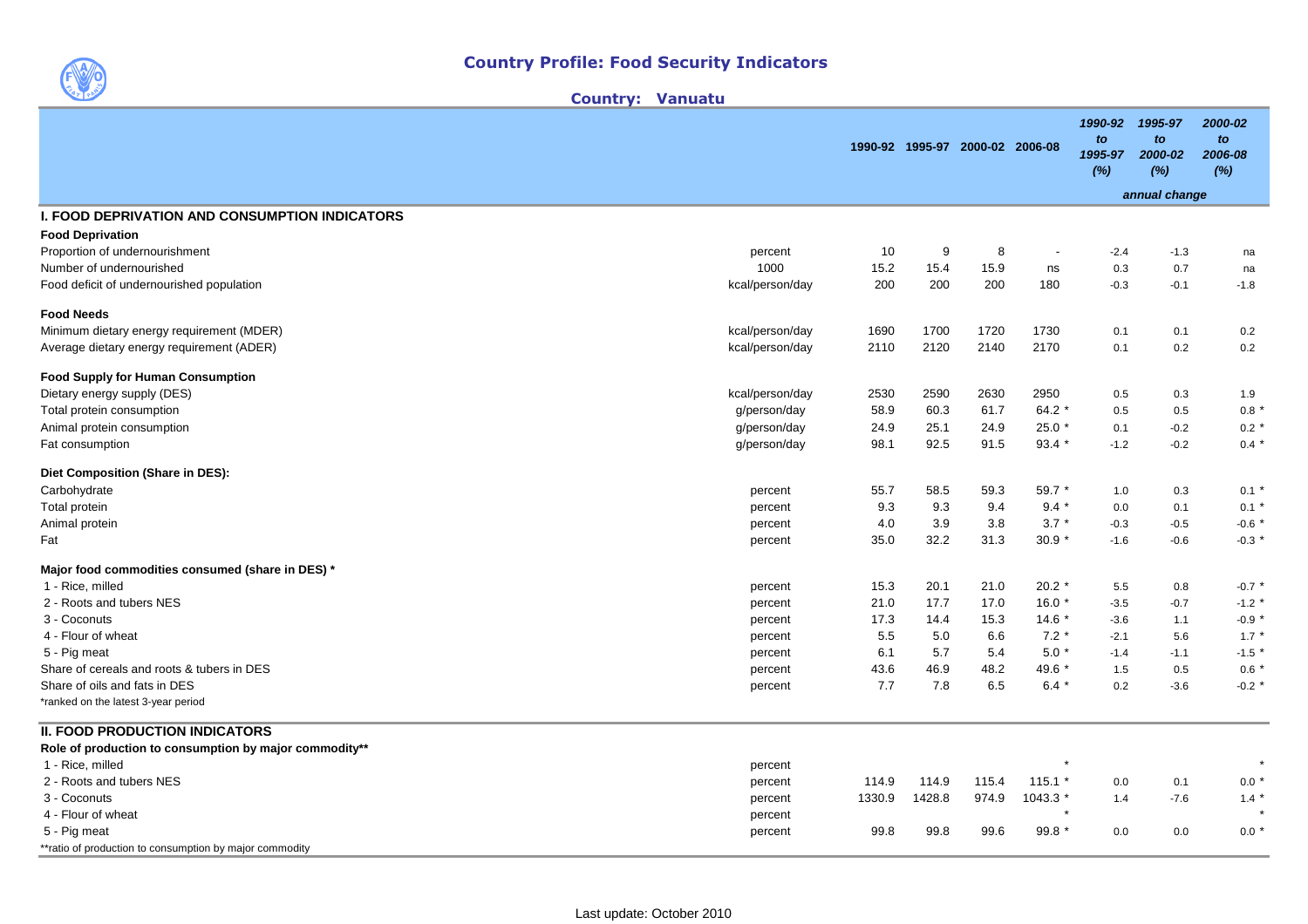Country: Vanuatu

|                                                                             |                 |        | 1990-92 1995-97 2000-02 2006-08 |        |             | 1990-92<br>to<br>1995-97<br>(%) | 1995-97<br>to<br>2000-02<br>(%) | 2000-02<br>to<br>2006-08<br>(%) |
|-----------------------------------------------------------------------------|-----------------|--------|---------------------------------|--------|-------------|---------------------------------|---------------------------------|---------------------------------|
|                                                                             |                 |        |                                 |        |             |                                 | annual change                   |                                 |
| <b>III. FOOD TRADE INDICATORS</b>                                           |                 |        |                                 |        |             |                                 |                                 |                                 |
| <b>Foreign Food Trade</b>                                                   |                 |        |                                 |        |             |                                 |                                 |                                 |
| Exports                                                                     |                 |        |                                 |        |             |                                 |                                 |                                 |
| <b>Total merchandise</b>                                                    | <b>MLN US\$</b> | 20     | 31                              | 18     | 40          | 8.7                             | $-10.9$                         | 13.2                            |
| Share of food (1) in total merchandise value                                | percent         | 54.0   | 64.1                            | 52.2   | 48.1        | 3.4                             | $-4.1$                          | $-1.3$                          |
| Share in total DES production                                               | percent         | 38.5   | 41.5                            | 33.8   | 26.2        | 1.5                             | $-4.1$                          | $-4.2$                          |
| <b>Imports</b>                                                              |                 |        |                                 |        |             |                                 |                                 |                                 |
| Total merchandise                                                           | <b>MLN US\$</b> | 87     | 97                              | 92     | 225         | 2.3                             | $-1.0$                          | 14.8                            |
| Share of food (1) in total merchandise value                                | percent         | 12.8   | 15.6                            | 13.8   | 12.9        | 3.9                             | $-2.4$                          | $-1.1$                          |
| Share in total DES production                                               | percent         | 7.1    | 10.0                            | 12.8   | 9.9         | 6.9                             | 4.9                             | $-5.2$                          |
| Net food trade (Food exp.-Food imp.) in total GDP                           | percent         | $-0.1$ | 2.0                             | $-1.2$ | $-1.8$      |                                 |                                 | 6.6                             |
| Role of imports to consumption by major commodity***                        |                 |        |                                 |        |             |                                 |                                 |                                 |
| 1 - Rice, milled                                                            | percent         | 105.6  | 109.3                           | 116.0  | $100.1$ $*$ | 0.7                             | $1.2$                           | $-2.9$                          |
| 2 - Roots and tubers NES                                                    | percent         |        |                                 |        |             |                                 |                                 |                                 |
| 3 - Coconuts                                                                | percent         | 0.0    | 0.0                             | 0.0    | $0.0*$      | $-9.0$                          | 0.1                             | 23.5                            |
| 4 - Flour of wheat                                                          | percent         | 107.5  | 109.3                           | 105.7  | $96.5*$     | 0.3                             | $-0.7$                          | $-1.8$ *                        |
| 5 - Pig meat                                                                | percent         | 0.2    | 0.2                             | 0.4    | $0.2 *$     | $-0.6$                          | 8.9                             | $-17.1$ *                       |
| ***ratio of imports to consumption by major commodity                       |                 |        |                                 |        |             |                                 |                                 |                                 |
| <b>Food Aid Received</b>                                                    |                 |        |                                 |        |             |                                 |                                 |                                 |
| Cereal aid shipments                                                        | 1000 MT         |        |                                 |        | missing     |                                 |                                 |                                 |
| Share of food aid in total dietary energy supply (DES)                      | percent         | 0.0    | 0.0                             | 0.0    | na          |                                 |                                 |                                 |
| IV. MACRO AND SOCIO ECONOMIC INDICATORS                                     |                 |        |                                 |        |             |                                 |                                 |                                 |
| Population                                                                  |                 |        |                                 |        |             |                                 |                                 |                                 |
| Total population                                                            | 1000            | 154    | 176                             | 194    | 228         | 2.7                             | 2.0                             | 2.7                             |
| Density                                                                     | Inh/sq Km       | 13     | 14                              | 16     | 19          | 2.7                             | 2.0                             | 2.7                             |
| Share of urban in total population                                          | percent         | 19.0   | 20.5                            | 22.0   | 24.3        | 1.5                             | 1.5                             | 1.6                             |
| Age dependency ratio (per 100 persons aged 15-64)                           | ratio           | 90.2   | 87.5                            | 82.0   | 74.2        | $-0.6$                          | $-1.3$                          | $-1.7$                          |
| Macro economic aggregates                                                   |                 |        |                                 |        |             |                                 |                                 |                                 |
| GDP at market prices (constant 2000 US\$)                                   | <b>MLN US\$</b> | 86     | 101                             | 271    | 339         | 3.3                             | 19.7                            | 3.7                             |
| Share of agriculture value added in total GDP                               | percent         | 17.9   | 16.9                            | 25.7   | 22.3        | $-1.1$                          | 8.4                             | $-2.4$                          |
| Workers' remittances and compensation of employees, received (in total GDP) | percent         | 5.7    | 8.8                             | 11.2   | 1.0         | 8.6                             | 4.9                             | $-40.1$                         |
| Net official development assistance received (in total GDP)                 | percent         | 26.1   | 14.1                            | 12.8   | 12.3        | $-12.2$                         | $-1.9$                          | $-0.7$                          |
| Foreign direct investment, net (BoP, current US\$) (in total GDP)           | percent         | 12.0   | 12.8                            | 6.3    | 7.1         | 1.3                             | $-14.1$                         | 1.9                             |
| Current account balance (in total GDP)                                      | percent         | $-4.8$ | $-8.8$                          | $-1.3$ | $-6.5$      | 12.3                            | $-38.6$                         | 27.2                            |
| Total reserves in months of imports                                         | no. months      | 3.4    | 3.2                             | 2.6    | 4.6         | $-1.2$                          | $-3.7$                          | 9.3                             |
| Cash surplus/deficit (in total GDP)                                         | percent         | $-7.8$ | $-1.4$                          |        |             | $-34.1$                         |                                 |                                 |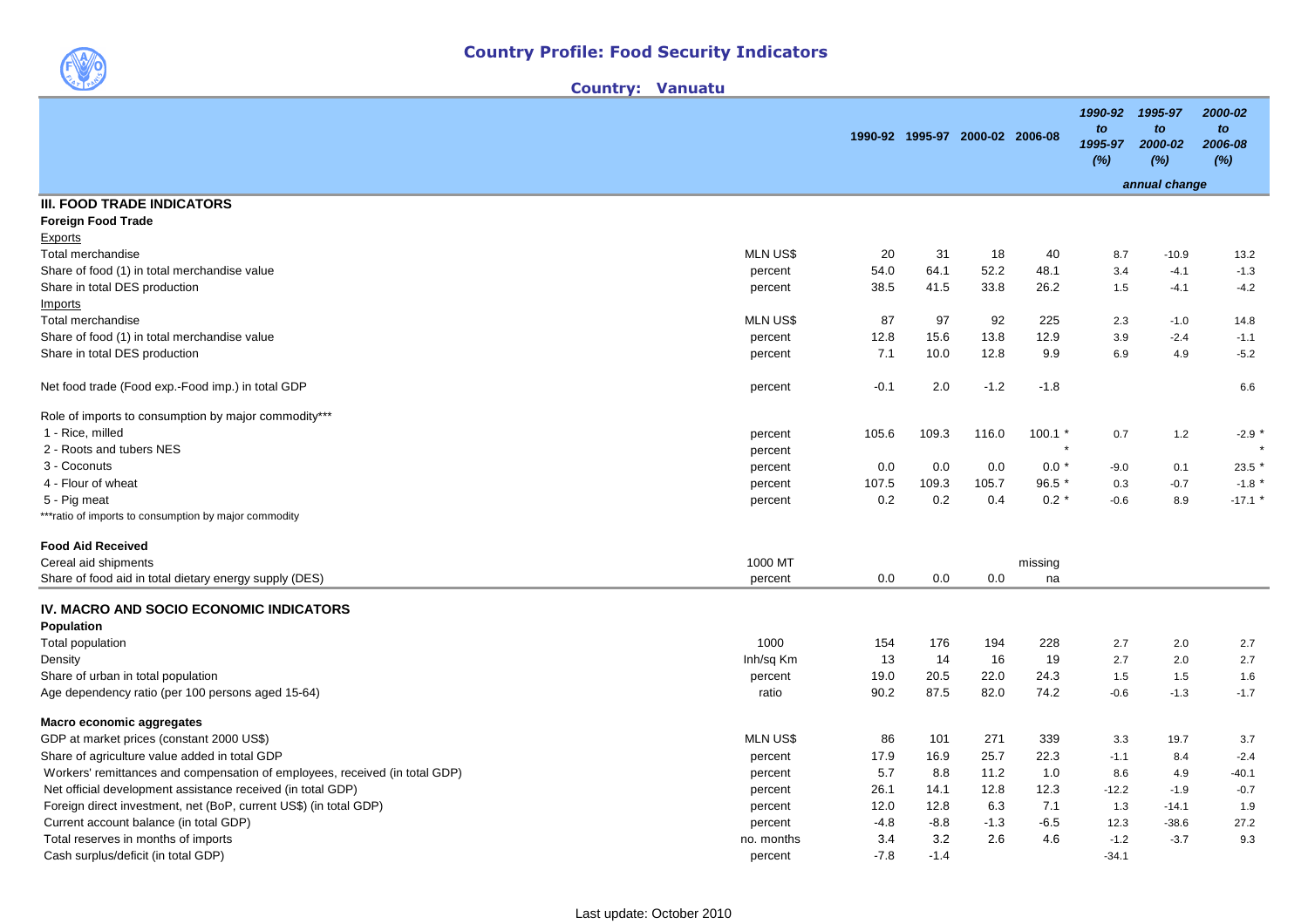

| <b>Vanuatu</b><br><b>Country:</b> |
|-----------------------------------|
|-----------------------------------|

|                                                                              |              |      | 1990-92 1995-97 2000-02 2006-08 |              | 1990-92<br>to<br>1995-97<br>(%) | 1995-97<br>to<br>2000-02<br>(%) | 2000-02<br>to<br>2006-08<br>(%) |
|------------------------------------------------------------------------------|--------------|------|---------------------------------|--------------|---------------------------------|---------------------------------|---------------------------------|
|                                                                              |              |      |                                 |              |                                 | annual change                   |                                 |
| Poverty (last year available) (% of population)                              |              |      |                                 |              |                                 |                                 |                                 |
| National (Poverty headcount)<br>percent                                      |              |      |                                 |              |                                 |                                 |                                 |
| Rural (Poverty headcount)<br>percent<br>Urban (Poverty headcount)<br>percent |              |      |                                 |              |                                 |                                 |                                 |
|                                                                              |              |      |                                 |              |                                 |                                 |                                 |
| Inequality in Access to Food and to Income<br>Gini of income<br>percent      |              |      |                                 |              |                                 |                                 |                                 |
| Gini of dietary energy consumption - 1985<br>percent                         |              |      |                                 | 15.6         |                                 |                                 |                                 |
| Share of food in total expenditure<br>percent                                |              |      |                                 |              |                                 |                                 |                                 |
| Consumer price index (Base=2000)<br>percent                                  | 79.2         | 90.1 | 103.6                           | 118.5        | 2.6                             | 2.8                             | 2.2                             |
| Consumer food price index (Base=2000)<br>percent                             | 85.1         | 92.9 | 102.2                           | 116.1        | 1.8                             | 1.9                             | 2.1                             |
| Literacy rate                                                                |              |      |                                 |              |                                 |                                 |                                 |
| Adult female (% of females aged 15 and above) - 2009<br>percent              |              |      |                                 | 82.0         |                                 |                                 |                                 |
| Adult male (% of males aged 15 and above) - 2009<br>percent                  |              |      |                                 | 83.7         |                                 |                                 |                                 |
| Adult both sexes (% of people aged 15 and above) - 2009<br>percent           |              |      |                                 | 80.3         |                                 |                                 |                                 |
| <b>V. AGRICULTURE INDICATORS</b><br><b>Agricultural inputs</b>               |              |      |                                 |              |                                 |                                 |                                 |
| 1000<br>Total labour force                                                   | 65           | 75   | 85                              | 104          | 3.0                             | 2.4                             | 3.4                             |
| Share of agricultural labour force (2) in total labour force<br>percent      | 48.0         | 43.6 | 40.2                            | 36.2         | $-1.9$                          | $-1.6$                          | $-1.7$                          |
| Share of female in agricultural labour force<br>percent                      | 49.8         | 49.3 | 48.6                            | 47.8         | $-0.2$                          | $-0.3$                          | $-0.3$                          |
| Land                                                                         |              |      |                                 |              |                                 |                                 |                                 |
| Arable land & permanent crops<br>1000 HA                                     | 118.667      | 127  | 135                             | 144          | 1.3                             | $1.2$                           | 1.2                             |
| Share of irrigated in total arable land<br>percent                           |              |      |                                 |              |                                 |                                 |                                 |
| Agricultural Production (1) - Major Items *                                  |              |      |                                 |              |                                 |                                 |                                 |
| 1000 MT<br>1 - Coconuts                                                      | 293          | 308  | 250                             | 305          | 1.0                             | $-4.1$                          | 3.3                             |
| 1000 MT<br>2 - Indigenous cattle meat                                        | $\mathbf{3}$ | 4    | 3                               | $\mathbf{3}$ | 3.2                             | $-4.1$                          | 0.4                             |
| 3 - Roots and tubers NES<br>1000 MT                                          | 38           | 30   | 40                              | 45           | $-4.3$                          | 5.7                             | 1.7                             |
| 1000 MT<br>4 - Indigenous pig meat                                           | $\sqrt{2}$   | 3    | 3                               | $\mathbf{3}$ | 1.7                             | 1.3                             | 2.5                             |
| 1000 MT<br>5 - Bananas                                                       | 12           | 12   | 13                              | 14           | $-0.2$                          | 1.9                             | 1.5                             |
| Major Exports (1) (share in Agriculture) *                                   |              |      |                                 |              |                                 |                                 |                                 |
| 1 - Oil of coconuts<br>percent                                               | 0.0          | 0.0  | 21.6                            | 29.5         |                                 | 168.6                           | 5.2                             |
| 2 - Veget. products, fresh or dried<br>percent                               | 0.0          | 1.6  | 0.0                             | 25.2         |                                 |                                 |                                 |
| 3 - Copra<br>percent                                                         | 47.0         | 59.9 | 35.2                            | 17.0         | 4.8                             | $-10.6$                         | -12.1                           |
| 4 - Beef and veal, boneless<br>percent                                       | 24.2         | 17.5 | 17.8                            | 12.3         | $-6.5$                          | 0.4                             | $-6.2$                          |
| 5 - Cocoa beans<br>percent                                                   | 16.1         | 7.4  | 7.8                             | 12.0         | $-15.5$                         | 1.1                             | 7.1                             |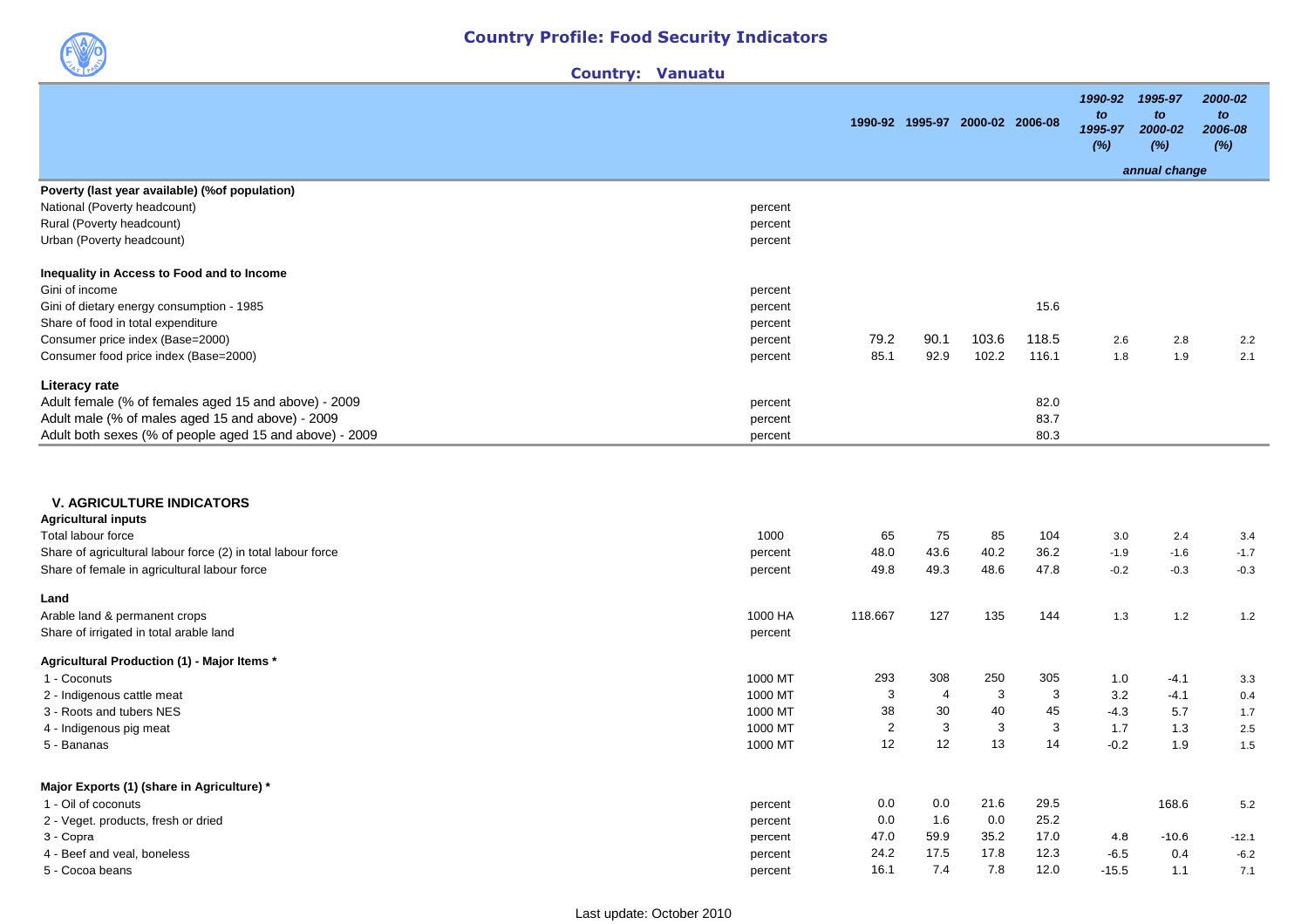## Country Profile: Food Security Indicators

Country: Vanuatu

**1990** 

|                                                  |                         | 1990-92 1995-97 |       | 2000-02 2006-08 |        | 1990-92<br>to<br>1995-97<br>(%) | 1995-97<br>to<br>2000-02<br>(%)<br>annual change | 2000-02<br>to<br>2006-08<br>(%) |
|--------------------------------------------------|-------------------------|-----------------|-------|-----------------|--------|---------------------------------|--------------------------------------------------|---------------------------------|
| Major Imports (1) (share in Agriculture) *       |                         |                 |       |                 |        |                                 |                                                  |                                 |
| 1 - Rice, milled                                 | percent                 | 21.0            | 20.8  | 22.2            | 13.5   | $-0.2$                          | 1.3                                              | $-8.3$                          |
| 2 - Pastry                                       | percent                 | 2.6             | 2.5   | 3.4             | 7.7    | $-0.8$                          | 6.7                                              | 13.4                            |
| 3 - Flour of wheat                               | percent                 | 5.6             | 4.7   | 5.1             | 6.2    | $-3.2$                          | 1.5                                              | 3.3                             |
| 4 - Chicken meat                                 | percent                 | 3.1             | 3.3   | 4.0             | 5.1    | 1.3                             | 3.5                                              | 4.0                             |
| 5 - Cigarettes                                   | percent                 | 3.2             | 11.4  | 5.4             | 4.7    | 25.4                            | $-15.1$                                          | $-2.2$                          |
| *ranked on the latest 3-year period              |                         |                 |       |                 |        |                                 |                                                  |                                 |
| <b>Inputs</b>                                    |                         |                 |       |                 |        |                                 |                                                  |                                 |
| Fertilizer use/Arable land                       | kg nutr./HA             | na              | na    |                 |        |                                 |                                                  |                                 |
| Investments in agriculture                       |                         |                 |       |                 |        |                                 |                                                  |                                 |
| Agricultural support estimate for OECD countries | US\$ billion            |                 |       |                 |        |                                 |                                                  |                                 |
| External assistance to agriculture               | Const.US\$/agric.worker | na              | na    | na              | na     | na                              | na                                               | na                              |
| Agriculture, value added per worker              | Const. 2000US\$         | 582.4           | 609.8 | 1811.8          | 1892.1 | 0.9                             | 21.8                                             | 0.7                             |